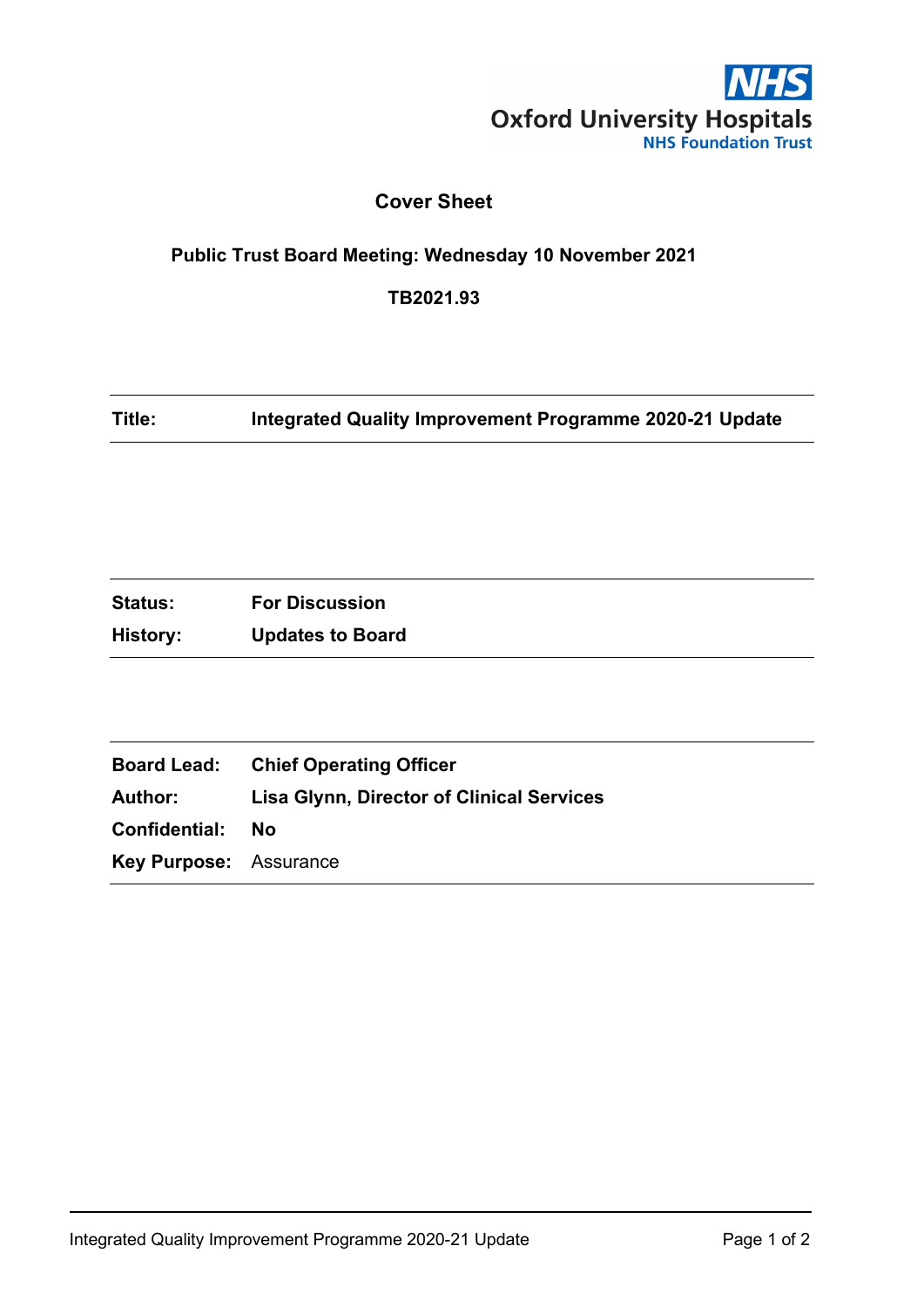### **Executive Summary**

- 1. The Trust Wide Integrated Quality Improvement Programme (IQIP) continues to support clinical and managerial staff to inspire, support and create a culture that improves and delivers quality care for our patients.
- 2. The paper includes a programme level update for each of the Programmes within the IQIP. Trust Board are asked to **note** the updates and **review** the escalations.
- 3. There was **one** escalation to TME this month;
- 4. Outpatients Programme Non Face to Face Clinics: Divisions mandated to submit clinics to be re-booked into blended builds and resource is required to do this work. Deputy Divisional Directors of Operations have been instructed to provide reports on the appointments affected and what resource is required to rebook the appointments.
- 5. There is a separate project level detail pack available which provides further information regarding all the projects within each of the Programmes.
- 6. The Integrated Quality Improvement Programme Team active recruitment phase has been progressing well.
- 7. The Head of QI post (Band 9) has been recruited to following recruitment and the postholder is due to start on the 15 November.
- 8. The Portfolio and QI Team Lead posts (Band 8C) have all been recruited to, with the final postholder due to start on the 1 November.
- 9. The Senior QI Manager post (Band 8B) has now been recruited to, with the successful candidate joining the team in January.
- 10.Two one year fixed term posts to support the Outpatients Programme have been recruited to. These are funded from the Elective Recovery Fund and comprise of a Senior QI Manager (Band 8B) and a QI Project Manager (Band 7). It is expected that the postholders will be in place during November / early December.
- 11.A QI Programme Manager post (Band 8A) has been advertised for a fixed term of one year following the internal secondment of an existing postholder into the Senior QI Manager FTC role in Outpatients. The interviews are expected to take place in November.
- 12.Due to the number of vacant posts at present, an interim structure is in place to support the delivery of the IQIP until a review of the programme resources has been undertaken by the Head of QI in late November / early December.

#### **Recommendations**

13.The Trust Board is asked to **review** the detail and the escalation within the paper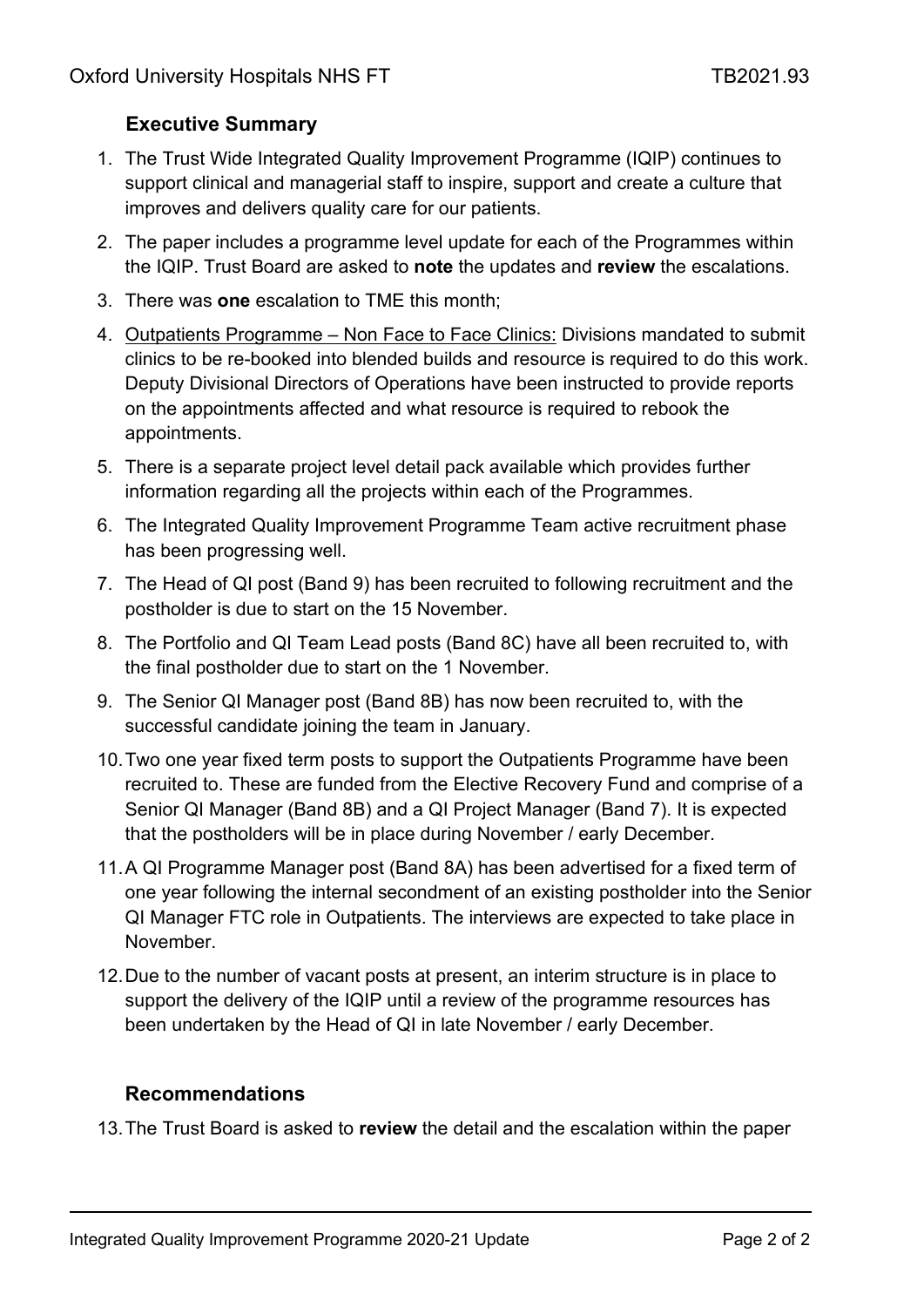

## **OUH – Integrated Quality Improvement Programme 2021-22 Trust Board Update November 2021**

- Urgent and Emergency Care Programme
- Outpatients Programme
- Planned Care Programme
- Theatres Productivity Programme
- Quality Improvement and Safety Programme



*We are committed to ensuring that everyone can access this document as part of the Accessible Information Standard. If you have any difficulty accessing the information in this report, please contact us.*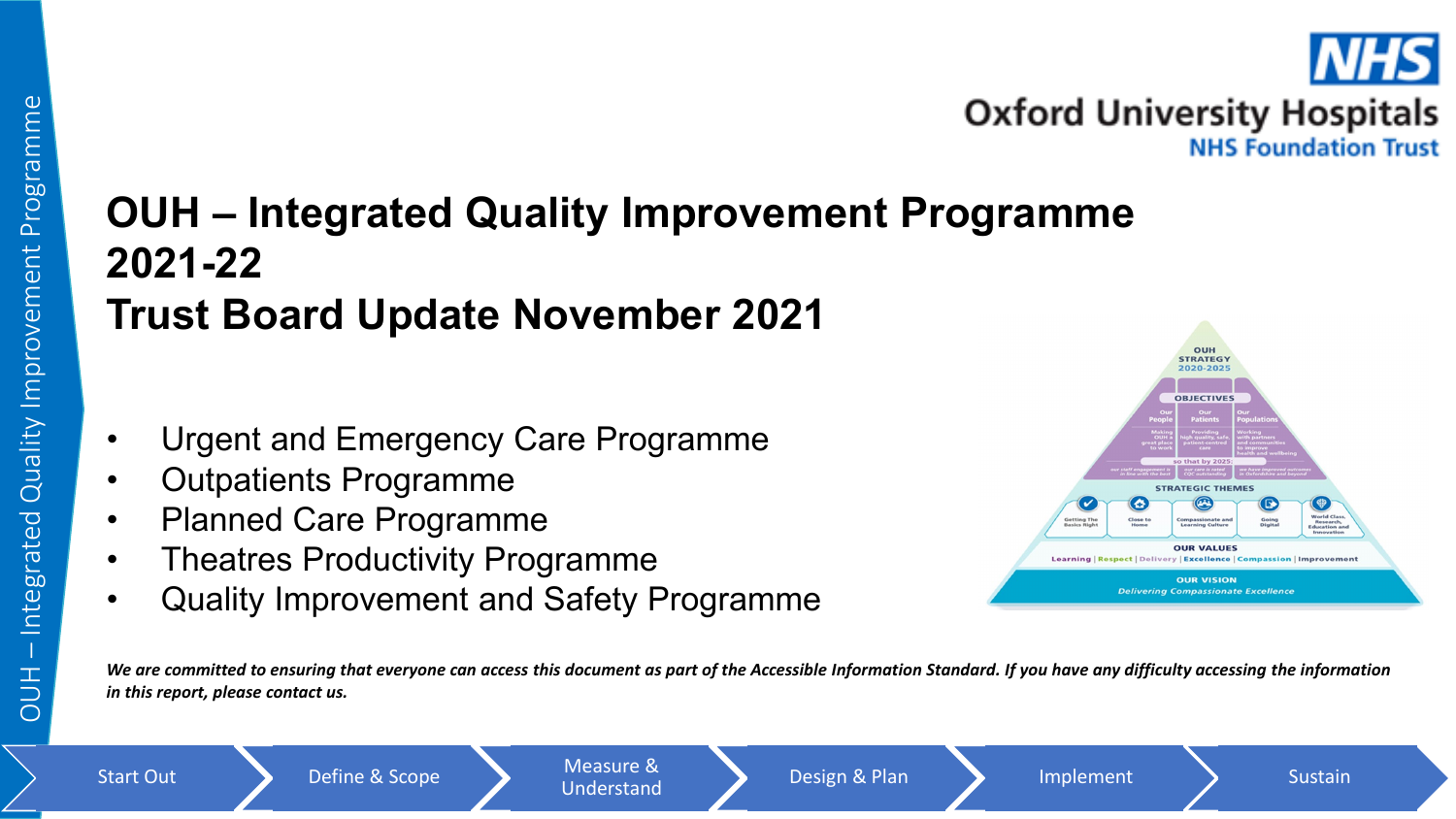## Integrated Quality Improvement Programme 2021/22

**NHS Oxford University Hospitals** 

**Ownership within services, led by Executive Sponsors and Accountable Officers**

Ownership within services, led by Executive Sponsors and Accountable Officers

| <b>Programme</b>                                                                                                                                          | <b>Update</b>                                                                                                                                                                                                                                                                                                                    | <b>Executive Directors Team Objectives -</b>                       |
|-----------------------------------------------------------------------------------------------------------------------------------------------------------|----------------------------------------------------------------------------------------------------------------------------------------------------------------------------------------------------------------------------------------------------------------------------------------------------------------------------------|--------------------------------------------------------------------|
| <b>Urgent and</b>                                                                                                                                         | • NHS 111 - Referrals to services have declined in September. End to<br>end reviews are being carried out to understand further detail.                                                                                                                                                                                          | Linked to all Programmes within the<br><b>IQIP</b>                 |
| <b>Emergency Care</b><br><b>Executive Sponsor: Sam</b>                                                                                                    | • Extended LOS - 14.48% of patients at the OUH had an extended<br>LOS against the national target of 12%, therefore was not achieved.<br>• Trustwide Urgent Care group meetings have been established and<br>taking place on a monthly frequency. A trustwide internal review                                                    | Building a sustainable workforce<br>and improving Staff Experience |
| Foster<br>Accountable Officer: Lily<br>O'Connor                                                                                                           | against the 10 step UEC recovery action plan is taking place through<br>October.<br>• Escalation: N/A                                                                                                                                                                                                                            |                                                                    |
| <b>Outpatients</b>                                                                                                                                        | • Advice + guidance to be delivered via e-RS. Close working with GPs.<br>• Non-F2F targets not met by the 30.9.21 deadline. Senior managerial<br>and clinical engagement in progress to improve performance.<br>• PIFU - on track to meet H2 target by 31.12.21                                                                  | <b>Identifying and Managing Talent</b>                             |
| <b>Executive Sponsor: David</b><br>Walliker<br>Accountable Officer: Sharon                                                                                | • Workforce – baseline established, role mapping complete, career<br>progression pathway reviewed, exploring apprentice programme<br>Booking and scheduling - standardising e-RS management<br>Digital – electronic triage project in SUWON, other Divs included<br>• Escalation: Divisions mandated to submit clinics to be re- |                                                                    |
| <b>Barrington</b>                                                                                                                                         | booked into blended builds & resource required to do this work                                                                                                                                                                                                                                                                   | <b>Delivering High Quality</b>                                     |
| • Tumour site – potential trajectories agreed for Gynae and Urology<br><b>Planned Care</b><br>• LGI 62 day GP referral audit - recommendations to service |                                                                                                                                                                                                                                                                                                                                  |                                                                    |
|                                                                                                                                                           | • Cancer PTL format – recommendations provided to Cancer team<br>• Improvement plans in progress for Urology, Spine, Neurophysiology,<br>Oesophageal Manometry and Endoscopy. Endoscopy - further review<br>of plan being undertaken with new OSM                                                                                | <b>Delivering Sustainable Services</b>                             |
| <b>Executive Sponsor: Sara</b><br>Randall<br><b>Accountable Officer: Sunil</b><br>Johal                                                                   | • Clinical prioritisation – new workflow engineering works completed,<br>testing due to complete 15.10.21. Go-live date to be agreed as<br>matter of urgency. Training and support package will accompany roll<br>out<br>• Escalation: N/A                                                                                       | Providing an integrated care<br>population and well being          |

**Underpinned by the OUH Quality Improvement Methodology, Quality Service Improvement and Redesign (QSIR), embedded across the organisation**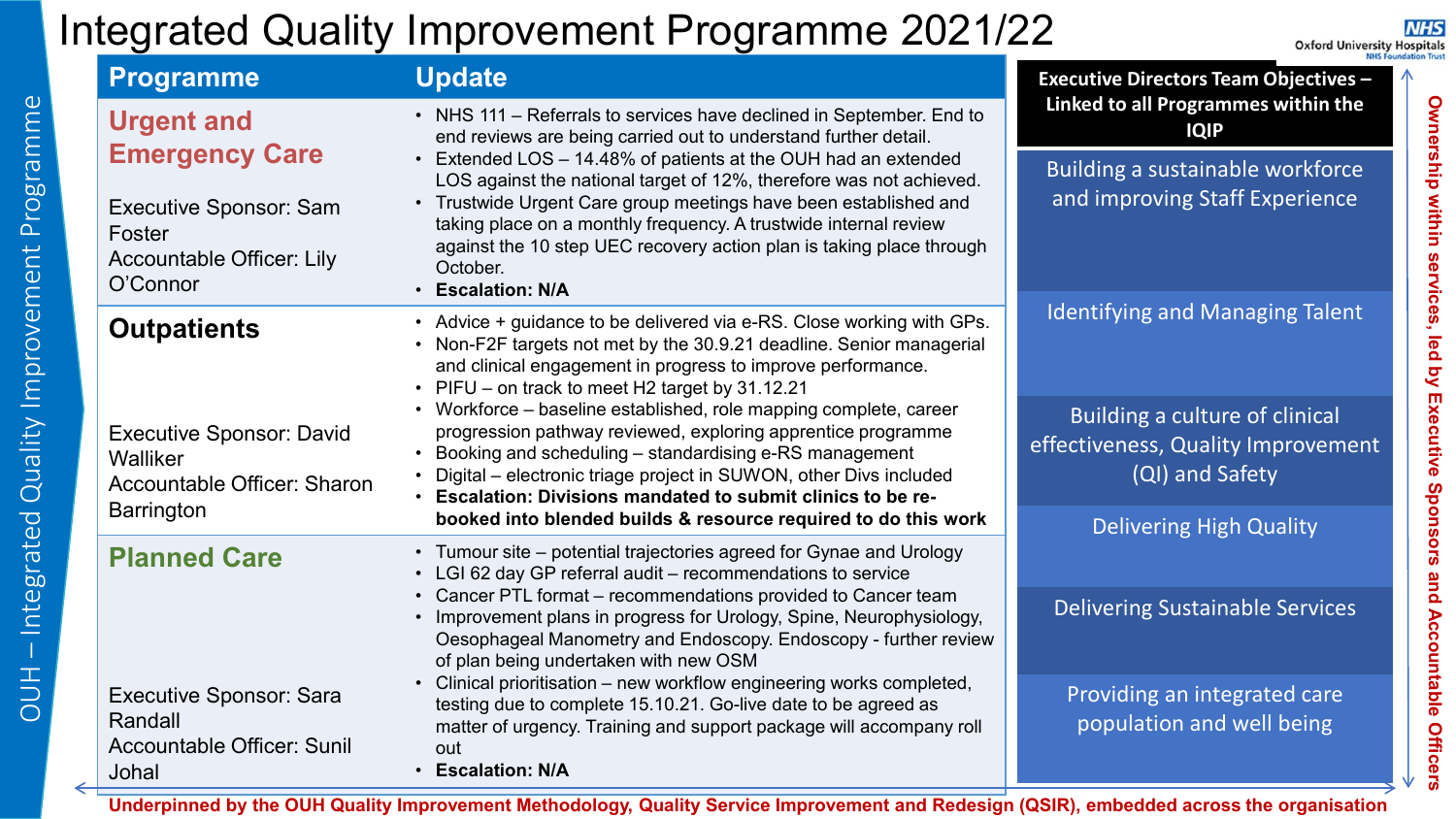## Integrated Quality Improvement Programme 2021/22

**NHS Oxford University Hospitals** 

**Ownership within services, led by Executive Sponsors and Accountable Officers**

Ownership within services, led by Executive Sponsors and Accountable Officers

|  | <b>Programme</b>                                                                                                                 | <b>Update</b>                                                                                                                                                                                                                                                                                                           | <b>Executive Directors Team Objectives -</b><br>Linked to all Programmes within the<br><b>IQIP</b> |  |
|--|----------------------------------------------------------------------------------------------------------------------------------|-------------------------------------------------------------------------------------------------------------------------------------------------------------------------------------------------------------------------------------------------------------------------------------------------------------------------|----------------------------------------------------------------------------------------------------|--|
|  | <b>Theatre Productivity</b>                                                                                                      | • NOC – one stop shop and 3 session days being explored<br>• SUWON - staff vacancy / sickness, ITU / HDU beds,                                                                                                                                                                                                          |                                                                                                    |  |
|  | Executive Sponsor: Meghana Pandit<br>Accountable Officers: Christopher<br>Palin, Andrew Price, Mark Scarfe and<br>Jaideep Pandit | theatre activity matched to staffed inpatient beds - all<br>impacting re-opening of 10 theatres<br>• WW / JR2 – range of issues impacting utilisation and<br>efficiency e.g. critical care bed availability<br>• Cardiothoracic - overruns continue, lack of ICU beds are<br>causing cancellations<br>• Escalation: N/A | Building a sustainable workforce<br>and improving Staff Experience                                 |  |
|  | <b>Quality Improvement (QI) &amp;</b><br><b>Safety</b>                                                                           | • QSIR-V (virtual in progress) with BOB ICS. Bespoke<br>programme for OUH staff on waiting list to be explored with<br>new Head of IQIP. Local delivery refresh with BOB ICS<br>Bi-weekly QI stand-ups well attended                                                                                                    | <b>Identifying and Managing Talent</b>                                                             |  |
|  | Executive Sponsor: Meghana Pandit                                                                                                | • QI hub programme cohort in progress, cross divisional<br>representation.<br>• QSIR-V participants to share projects at QI stand up<br>events<br>• GIRFT – SOP developed to support delivery of Trust                                                                                                                  | Building a culture of clinical<br>effectiveness, Quality Improvement<br>(QI) and Safety            |  |
|  | <b>Accountable Officer: Andrew Brent</b>                                                                                         | GIRFT programme, defining roles and responsibilities<br>• Escalation: N/A                                                                                                                                                                                                                                               | <b>Delivering High Quality</b>                                                                     |  |
|  | <b>IQIP Team Resources</b>                                                                                                       | • Active recruitment underway with majority of substantive<br>posts now filled in the team following restructure in 2020<br>• Head of QI: 1 WTE to start on 15 <sup>th</sup> November 2021<br>• Portfolio and QI Team Leads: Recruitment complete, 2<br>WTE in post, 1 WTE to start on 1st November 2021                | <b>Delivering Sustainable Services</b>                                                             |  |
|  |                                                                                                                                  | • Senior QI Manager: Recruitment complete, Start Jan 22<br>• 1 Year Fixed Term Posts OP Programmme: (2 WTE) to<br>support Outpatients Programme (funded by ERF) both<br>posts recruited to, postholders commencing in November<br>• QI Programme Manager 1 Year: Recruitment underway                                   | Providing an integrated care<br>population and well being                                          |  |

**Underpinned by the OUH Quality Improvement Methodology, Quality Service Improvement and Redesign (QSIR), embedded across the organisation**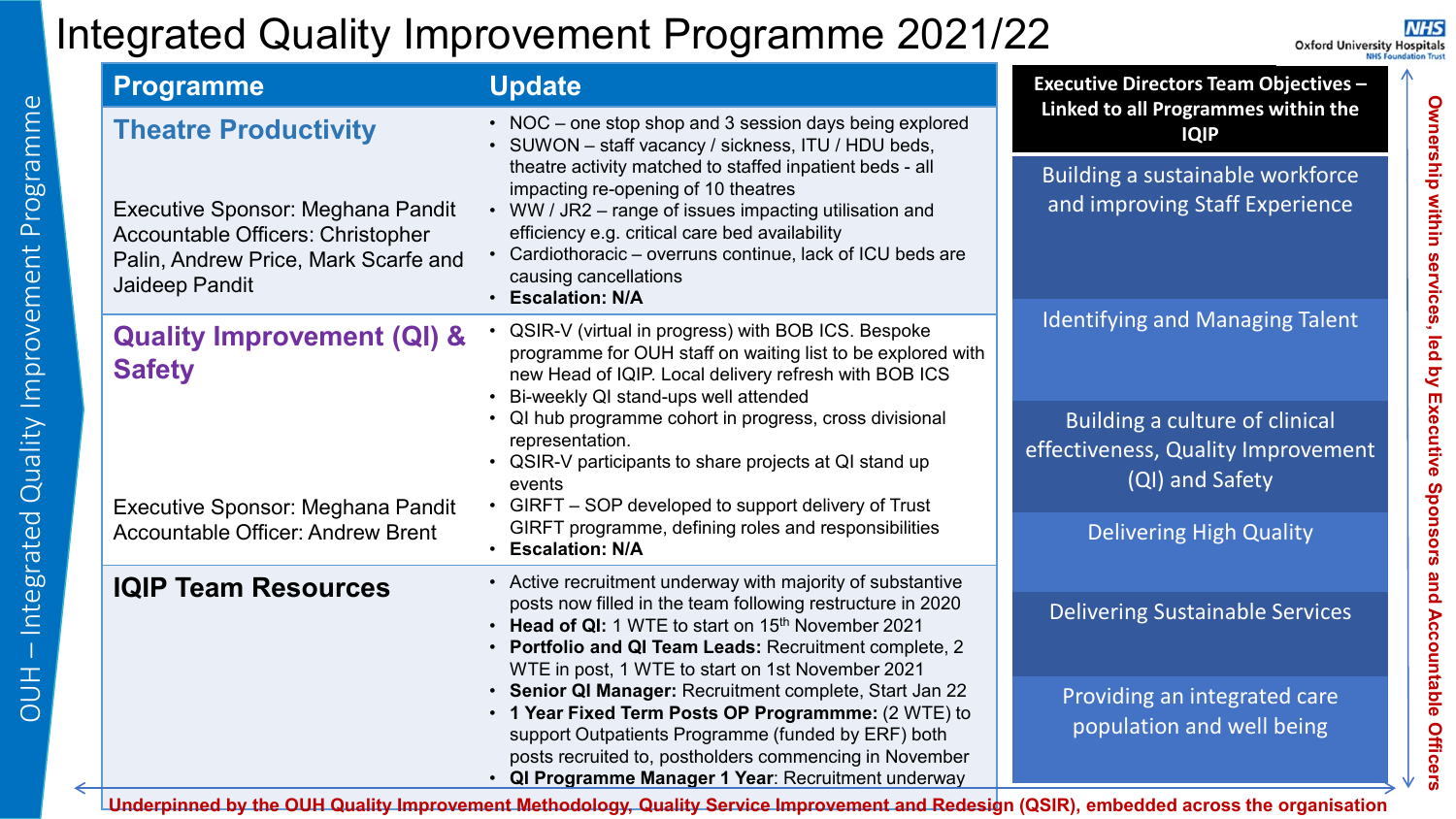# **Urgent and Emergency Care Programme**

**Executive Sponsor:** Sam Foster **Accountable Officer:** Lily O'Connor

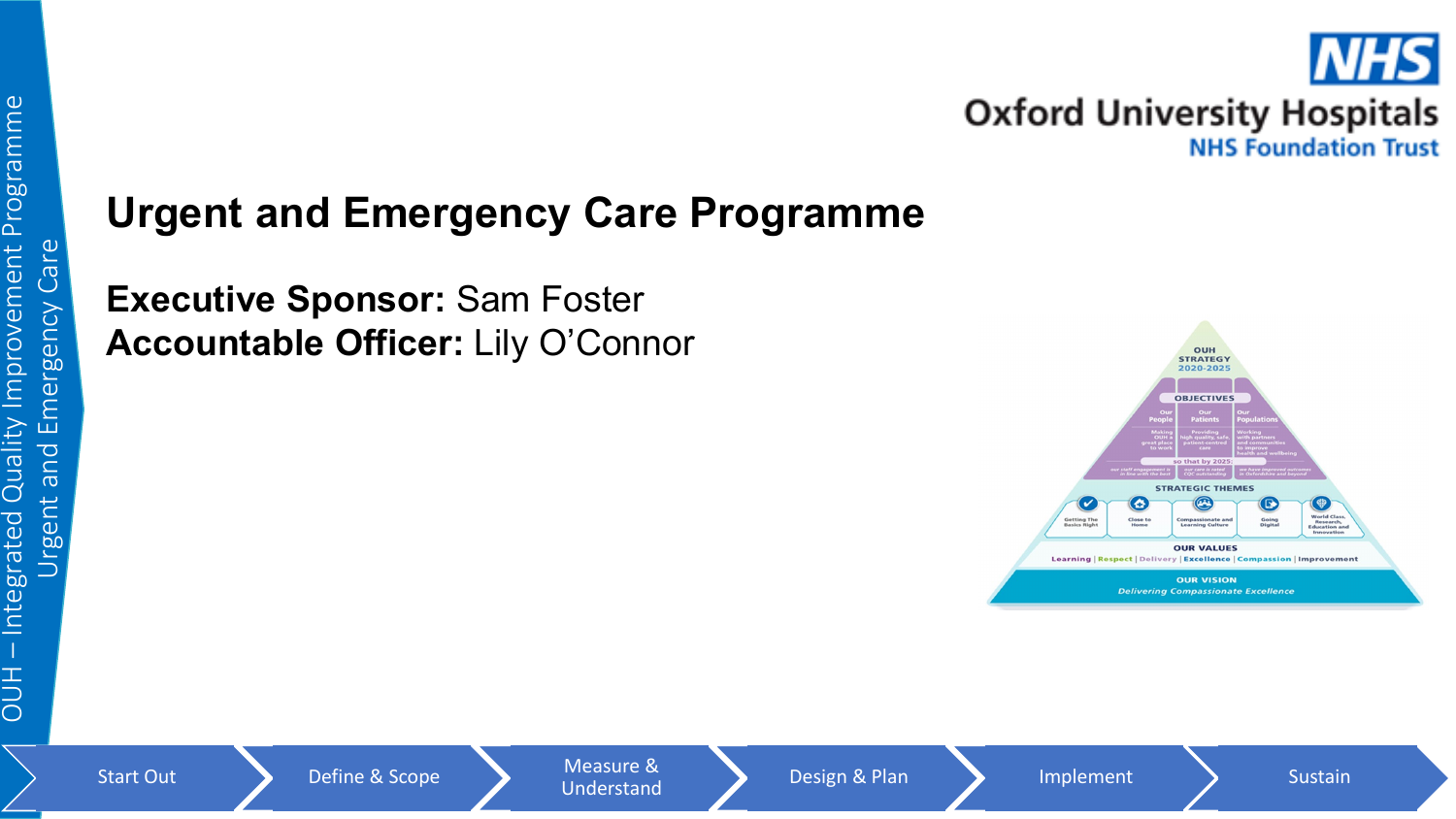## **Urgent & Emergency Care Programme Dashboard – September 2021**

**Executive Sponsor:** Sam Foster/Sara Randall **Accountable Officer:** Lily O'Connor/Larry Fitton

#### **NHS 111 First**

- The number of referrals during September from NHS 111 to Urology, children's CDU, AAU and RAU have all declined. OUHFT continue to carry out end to end reviews which have shown that there are more patients that can be referred to SDEC and speciality SDEC units.
- NHS 111 to finalise the frailty score required to refer to UCR and SDEC. NHS 111 are carrying out a focused approach with the CAS to increase referrals to SDEC units across Oxfordshire from end of October through out November.
- The head injuries virtual pathway continues to take patient referrals which would have been directed to ED.

#### **Children's Ambulatory & Community Nursing Project**

- The national and regional Teams requested that all PLACE based teams develop pathways and processes to improve the management of children and young people with eating disorders.
- A new group has reformed, and the first meeting was held on 12 October. The focus includes preventative admissions, with a whole targeted programme to include school's education including mental health, GPs guidance, bespoke training sessions for children's social workers.
- Training for staff in OUH on eating disorders is expected to commence before the end of October 2021.

#### **Children and Young People's Eating Disorders Project**

- The OUH Paediatric Team and the Oxford Health Children's Community Nurses commenced the pilot of the acute paediatric hospital at home service via the virtual ward.
- This is a newly delivered service supported by the Children's Community Team and the OUH Paediatricians. The pilot is working through and resolving issues being identified, but currently nothing major identified. Funding has been agreed to recruit additional staff.

#### **MRC Urgent Care Improvement Programme Overview**

ED new Clinical Standards - Performance

- OUHFT carried out the first submission week  $11<sup>th</sup>$ **October**
- As the reporting of the information has only just been implemented, a period of several weeks is required to ensure the data is flowing through correctly and any data quality issues are addressed accordingly.
- After this period, reporting of booked appointments on the Monthly ED Sitrep will be possible as will the metric for Clinically Ready to Proceed.

**Reduction in the number of patients with an extended Length of stay (LOS) over 21 days**

- In October 2021, 14.48% of patients in the OUHFT had an extended LOS, therefore the National Target of 12% was not achieved.
- Work continues with Divisions on the approach for reviewing patients with an extended LOS over 21 days. As of 30/09/21 59% (76 out of 128 patients) were not medically fit.
- Each Division has identified the medical lead for each Directorate to review patients with an extended LOS.
- The OUHFT has seen an increase in LOS with patients who are waiting for repatriation back to their local DGH. Whilst they are waiting they become medically optimised for discharge and then wait further for resources to become available to support their discharge.

#### 20% 18% 16% 14% 12% 10% 8% 6% 4%  $20/21$   $21/22$

#### % of extended LOS patients occupying open beds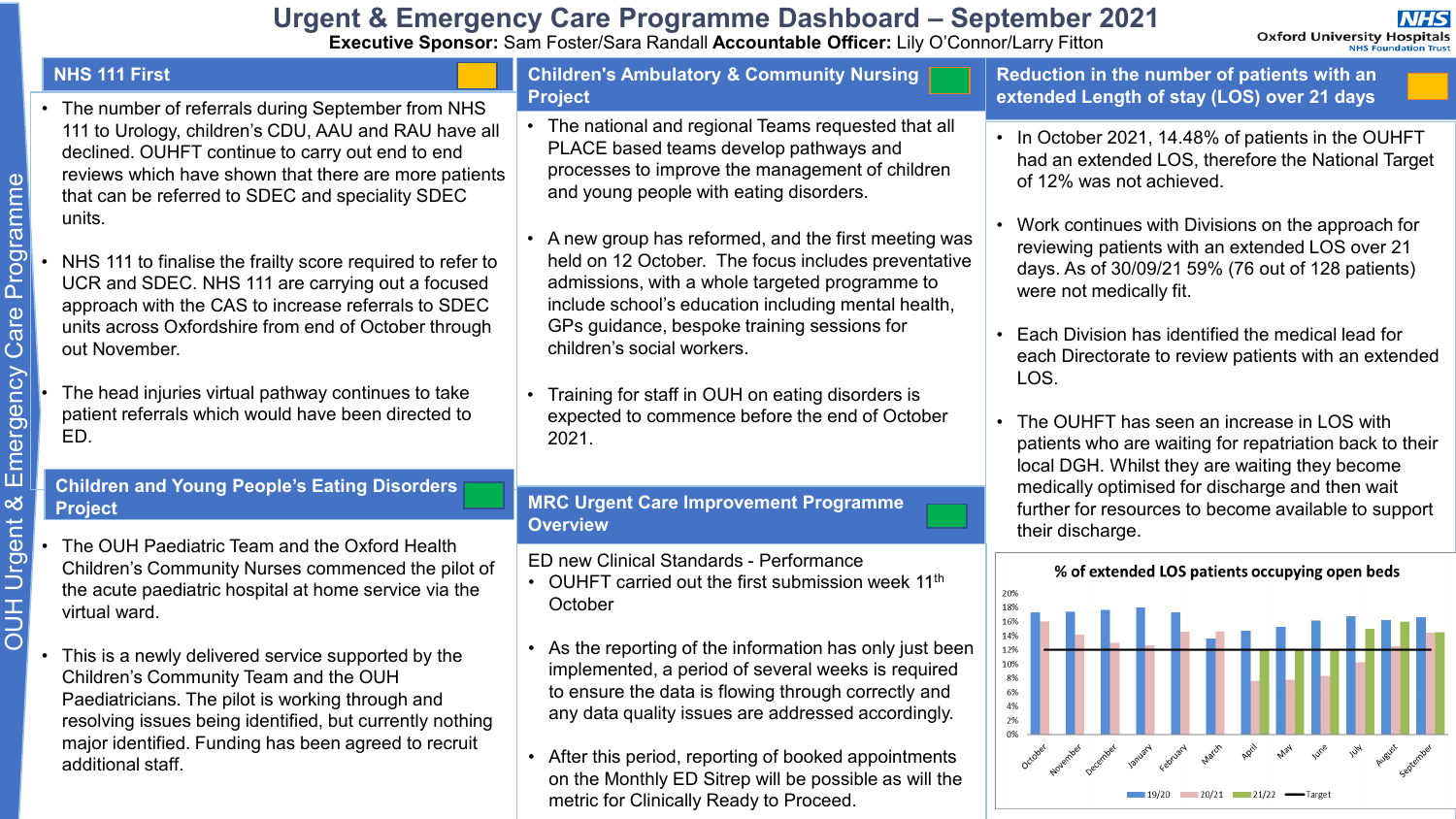

# **Outpatients Programme**

**Executive Sponsors: David Walliker Accountable Officer:** Sharon Barrington

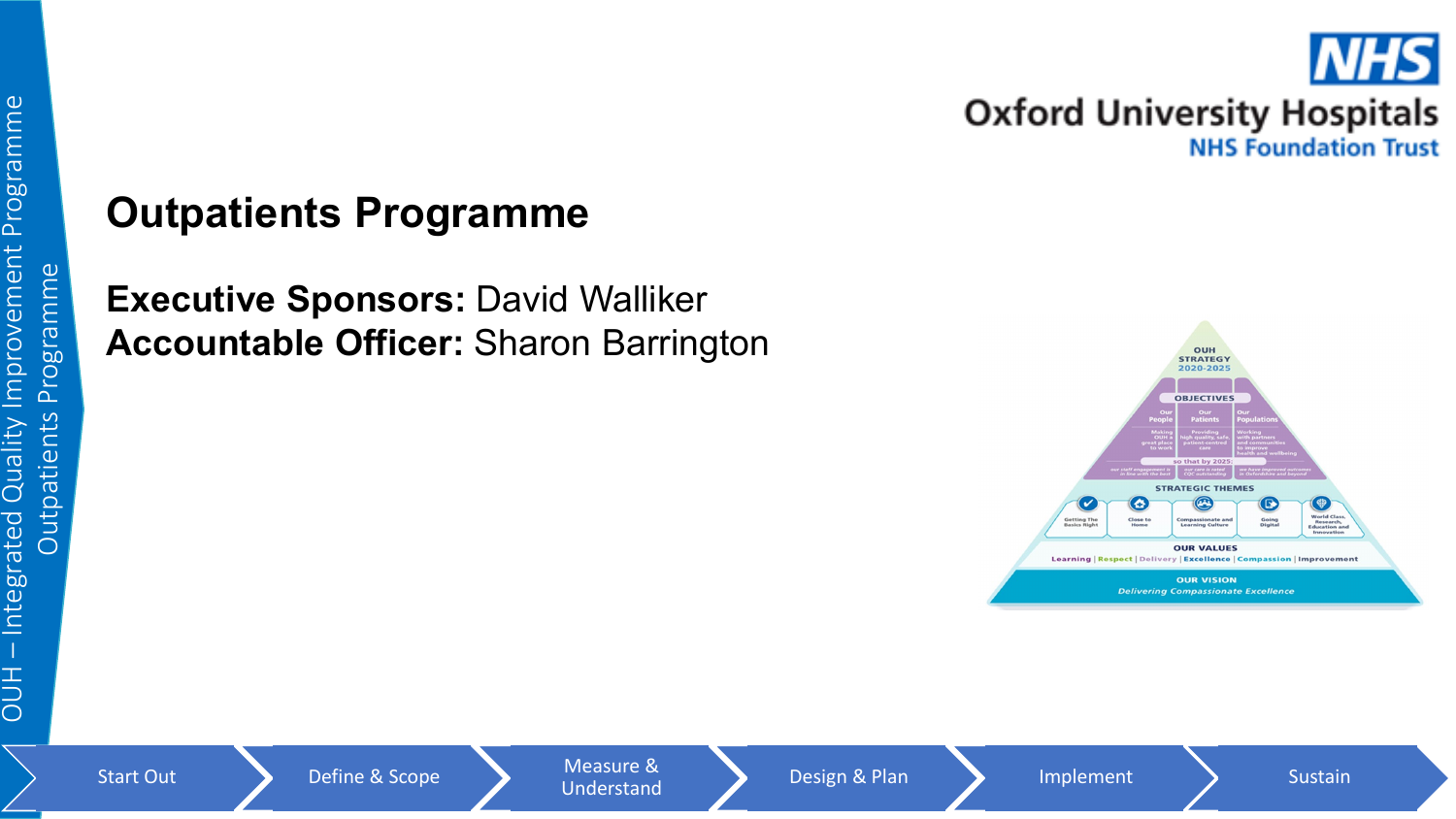|                                          | <b>Outpatient Improvement Programme DASHBOARD - October 2021</b> |
|------------------------------------------|------------------------------------------------------------------|
| <b>Executive Sponsor: David Walliker</b> | <b>Accountable Officer: Sharon Barrington</b>                    |

| <b>Workstream 1</b><br>A&G, NonF2F<br>appts, Remote<br>Bloods, PIFU | <b>Advice + Guidance</b><br>• New H2 target 12 advice and guidance requests / 100 OP first attendances, or equivalent via other triage approaches, by 31.3.21 – current performance 7.35%<br>• Proposed A&G platform is to progress with e-RS using existing ScanIT API which enables clinician to use EPR for the majority of this activity<br>• Awaiting decision from LMC. Close negotiations with OCCG. Next steps: agree roll out strategy, communication / engagement plan, enabling works, training / support<br>package<br>Non F2F<br>• Trust has not achieved either of the KPI targets set by NHSE by the deadline of Sept 30 <sup>th</sup> 2021.<br>• Senior clinical engagement is required as it has been identified that there needs to be a clinical drive to realise the opportunities by increased blended clinic builds.<br>Regular data reporting and progress meetings with divisions are in place to closely monitor progress and resolve issues relating to increasing Non F2F activity.<br>$\bullet$<br>• e-RS linking to blended clinics is increasing, with Operational Services team recruiting additional staff resourcing to further accelerate this work package.<br><b>PIFU</b><br>• New targets set in H2 of national guidance: 1) Ensure formalised PIFU is in place for at least 5 major specialities - 5 specialities identified and formalising in<br>progress. 2) Move or discharge 1.5% of all outpatient attendances to PIFU pathways by December 2021 - current performance for September 0.95%<br>Unable to report on 3 desirable metrics with 100% accuracy - to be discussed at workstream oversight group 19.10.21<br>Trust-wide workshops to explain how to implement/formalise PIFU underway<br>Remote Bloods (Project Move with The Hill) - implementation underway for 6 month pilot. Soft launch planned for 13/12/21. Advert for NHSP phlebotomists live.<br>Final spec of works required on bus to be agreed by 22.10.21. Agreement with Oxford Bus Co to be finalised 14.10.21. 6 locations agreed in principle with local councils<br>- to be formalised. Inventory of equipment required underway. Network team exploring connectivity options. Comms plan to be drafted. EPR work to be explored. |
|---------------------------------------------------------------------|---------------------------------------------------------------------------------------------------------------------------------------------------------------------------------------------------------------------------------------------------------------------------------------------------------------------------------------------------------------------------------------------------------------------------------------------------------------------------------------------------------------------------------------------------------------------------------------------------------------------------------------------------------------------------------------------------------------------------------------------------------------------------------------------------------------------------------------------------------------------------------------------------------------------------------------------------------------------------------------------------------------------------------------------------------------------------------------------------------------------------------------------------------------------------------------------------------------------------------------------------------------------------------------------------------------------------------------------------------------------------------------------------------------------------------------------------------------------------------------------------------------------------------------------------------------------------------------------------------------------------------------------------------------------------------------------------------------------------------------------------------------------------------------------------------------------------------------------------------------------------------------------------------------------------------------------------------------------------------------------------------------------------------------------------------------------------------------------------------------------------------------------------------------------------------------------------------------------------------------------------------|
| <b>Workstream 2</b>                                                 | Booking + Scheduling: Project Governance and Teams established. Report on e-RS - links completed, services with high up-take of virtual appointments<br>to be expedited. Report on status of blended builds shared with divisions/ services. Process mapping of e-RS workflow completed.                                                                                                                                                                                                                                                                                                                                                                                                                                                                                                                                                                                                                                                                                                                                                                                                                                                                                                                                                                                                                                                                                                                                                                                                                                                                                                                                                                                                                                                                                                                                                                                                                                                                                                                                                                                                                                                                                                                                                                |
| Self Service<br>(Booking and<br>Scheduling)                         | Workforce: Project Governance and Team established. Mapping of roles to consolidate job titles has been completed. Baseline undertaken of A&C establishments.<br>Career Progression Pathway for A&C staff developed and practiced by Specialist Surgery, pathway shared with group members for further development.<br>Overview on apprentice programme to maximise apprentice support                                                                                                                                                                                                                                                                                                                                                                                                                                                                                                                                                                                                                                                                                                                                                                                                                                                                                                                                                                                                                                                                                                                                                                                                                                                                                                                                                                                                                                                                                                                                                                                                                                                                                                                                                                                                                                                                  |
|                                                                     | Digital: Project Governance and team established. Project launch meeting held on the 22 <sup>nd</sup> of Sep. SUWON has commenced projects to look into electronic triage.<br>IDL's from other division are included.                                                                                                                                                                                                                                                                                                                                                                                                                                                                                                                                                                                                                                                                                                                                                                                                                                                                                                                                                                                                                                                                                                                                                                                                                                                                                                                                                                                                                                                                                                                                                                                                                                                                                                                                                                                                                                                                                                                                                                                                                                   |
| <b>Workstream 3</b><br>Self check-in                                | Not yet started - awaiting resource to support this workstream. Recruitment in progress.                                                                                                                                                                                                                                                                                                                                                                                                                                                                                                                                                                                                                                                                                                                                                                                                                                                                                                                                                                                                                                                                                                                                                                                                                                                                                                                                                                                                                                                                                                                                                                                                                                                                                                                                                                                                                                                                                                                                                                                                                                                                                                                                                                |
| <b>Other</b>                                                        | Clinic Utilisation: BookWise live for Blue Area and Horton OPD Oct 21                                                                                                                                                                                                                                                                                                                                                                                                                                                                                                                                                                                                                                                                                                                                                                                                                                                                                                                                                                                                                                                                                                                                                                                                                                                                                                                                                                                                                                                                                                                                                                                                                                                                                                                                                                                                                                                                                                                                                                                                                                                                                                                                                                                   |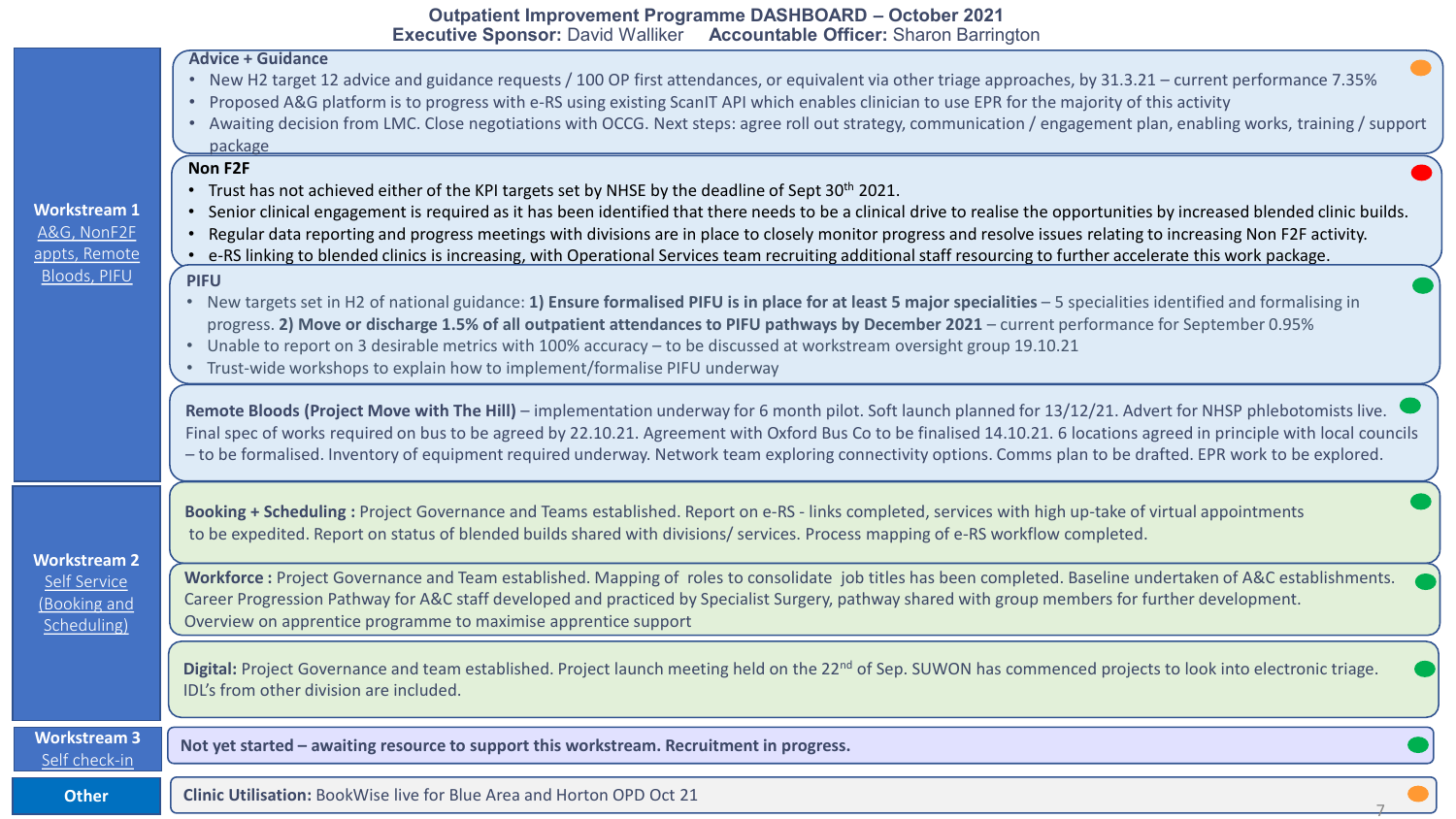

## **Planned Care Programme**

**Executive Sponsor:** Sara Randall **Accountable Officer:** Sunil Johal

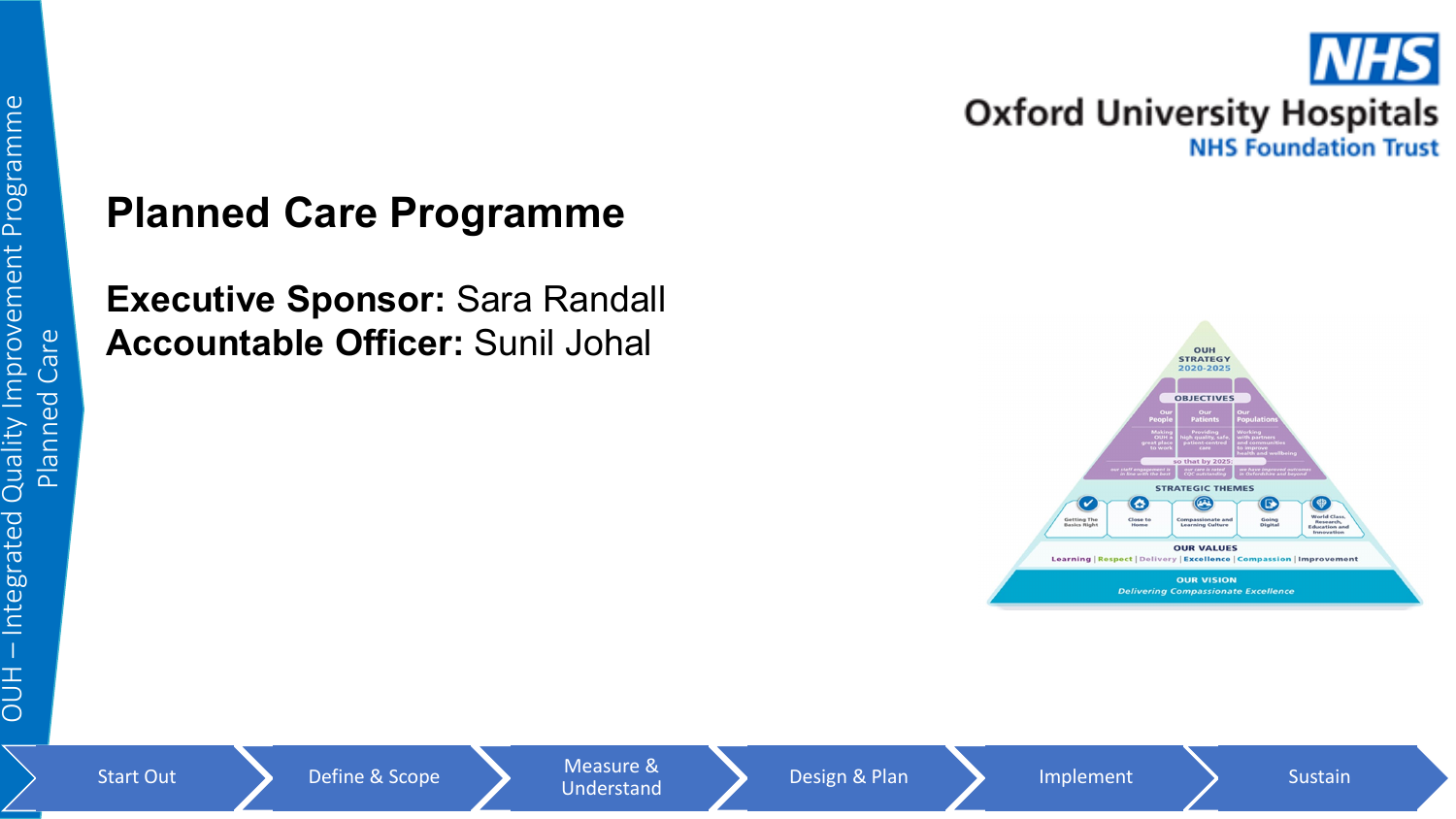| <b>Planned Care Programme</b>                                                                                                                                                                                                                                                                                                                                                                                                                                                                                                                                                                                                                                                                                                                                                                                                                                                                                                                                                                                                                                                                                                                                                                                                                                                                                                                                                                                                                                        | Programme Status                                                                                                                                                                                                                                                                                                                                                                                                                                                                                                                                                                                                                                                                                                                                                                                                                                                                                                                                                                                                                                                                                                                                                                                                                                                                                                                                                                                                                                                                                                                                                                                                       | This project is RAG rated:<br>Amber: Progress with some issues, close monitor | Executive Sponsor: Sara Randall<br>Accountable Officer: Sunil Johal | <b>NHS</b><br><b>Oxford University Hospitals</b> |
|----------------------------------------------------------------------------------------------------------------------------------------------------------------------------------------------------------------------------------------------------------------------------------------------------------------------------------------------------------------------------------------------------------------------------------------------------------------------------------------------------------------------------------------------------------------------------------------------------------------------------------------------------------------------------------------------------------------------------------------------------------------------------------------------------------------------------------------------------------------------------------------------------------------------------------------------------------------------------------------------------------------------------------------------------------------------------------------------------------------------------------------------------------------------------------------------------------------------------------------------------------------------------------------------------------------------------------------------------------------------------------------------------------------------------------------------------------------------|------------------------------------------------------------------------------------------------------------------------------------------------------------------------------------------------------------------------------------------------------------------------------------------------------------------------------------------------------------------------------------------------------------------------------------------------------------------------------------------------------------------------------------------------------------------------------------------------------------------------------------------------------------------------------------------------------------------------------------------------------------------------------------------------------------------------------------------------------------------------------------------------------------------------------------------------------------------------------------------------------------------------------------------------------------------------------------------------------------------------------------------------------------------------------------------------------------------------------------------------------------------------------------------------------------------------------------------------------------------------------------------------------------------------------------------------------------------------------------------------------------------------------------------------------------------------------------------------------------------------|-------------------------------------------------------------------------------|---------------------------------------------------------------------|--------------------------------------------------|
| Project 1<br>Tumour site recovery                                                                                                                                                                                                                                                                                                                                                                                                                                                                                                                                                                                                                                                                                                                                                                                                                                                                                                                                                                                                                                                                                                                                                                                                                                                                                                                                                                                                                                    | Rapid Diagnostic Service (RDS) pathway - Initial discussions with Lung and Colorectal regarding RDS pathways and Thames Valley<br>Cancer Alliance (TVCA) recommendations<br>Potential trajectories agreed and provided to service - Gynaecology and Urology<br>LGI 62 day GP referral audit carried out - results/recommendations shared with service - September 2021<br>$\bullet$<br>Review and recommendations of Cancer PTL format for improved use within corporate cancer team - September 2021<br>PDSA Lung CXR to CT - Audit analysis of 20 lung cancer patients to establish if shortened time between abnormal CXR and CT scan<br>results in quicker treatment and a more favourable prognosis.<br>Personalised Care - project manager recruited and started with team - August 2021<br>1: Improvement plans<br>Review of Urology plan undertaken and 3 streams identified to move forward. Key performance indicators to be confirmed October.<br>Endoscopy improvement supported by senior team, further review of project plan to be scheduled with new OSM.<br>Spine Improvement – Pathway mapping ongoing, delayed due to sickness/leave and covid isolation. Rescheduled meeting 19th<br>October due to workload, vacation and sickness.<br>Neurophysiology - Improvement plan on track for completion by October 2021.<br>$\bullet$<br>Oesophageal Manometry - Kick off meeting carried out, estates review booked 14th Oct.<br>2: Patient Engagement event<br>First cohort of SMS sent, further work on standard operating procedure and next tranche of SMS to be planned by end of October<br>2021 |                                                                               |                                                                     |                                                  |
| Project 2 and 3<br><b>RTT Recovery and</b><br><b>Diagnostics</b>                                                                                                                                                                                                                                                                                                                                                                                                                                                                                                                                                                                                                                                                                                                                                                                                                                                                                                                                                                                                                                                                                                                                                                                                                                                                                                                                                                                                     |                                                                                                                                                                                                                                                                                                                                                                                                                                                                                                                                                                                                                                                                                                                                                                                                                                                                                                                                                                                                                                                                                                                                                                                                                                                                                                                                                                                                                                                                                                                                                                                                                        |                                                                               |                                                                     |                                                  |
| Workflow redesign: Engineering works on the new workflow is complete. The final round of scenario testing will be completed by<br>15.11.21. The new workflow can be released into PROD (live domain) following essential works due to complete in late November. A<br>Go-Live date will be agreed by the Director of Clinical Services as a matter of urgency. An engagement and communication plan is being<br>Project 4<br>worked up detailing the launch, the changes along with a training and support package.<br>Fixing the workflow and data flow issues has been a lengthy and highly complicated process; the release of D-codes added an extra<br><b>Clinical prioritisation</b><br>layer of complexity. Cerner engineers have worked alongside the non-clinical EPR Transformation and Information Teams to develop<br>engineering + reporting solutions.<br>Performance: Inpatient stratification has been between 70-83% against a target of 90%. A step increase is expected when the new<br>workflow is released as this will push the RCS form to all patient listed on inpatient and diagnostic waiting lists.<br>All DM01 reportable diagnostics are due to be added to national waiting list submissions by 31.12.21. This has been at risk due to the<br>delayed release of the new workflow.<br>The Luna dashboard shows OUH data quality performance as 98.75% in relation to waiting list submissions. NHSEI has rated QUH as an<br>exemplar. |                                                                                                                                                                                                                                                                                                                                                                                                                                                                                                                                                                                                                                                                                                                                                                                                                                                                                                                                                                                                                                                                                                                                                                                                                                                                                                                                                                                                                                                                                                                                                                                                                        |                                                                               |                                                                     |                                                  |

# - Planned Care Programme – Planned Care Programme OUH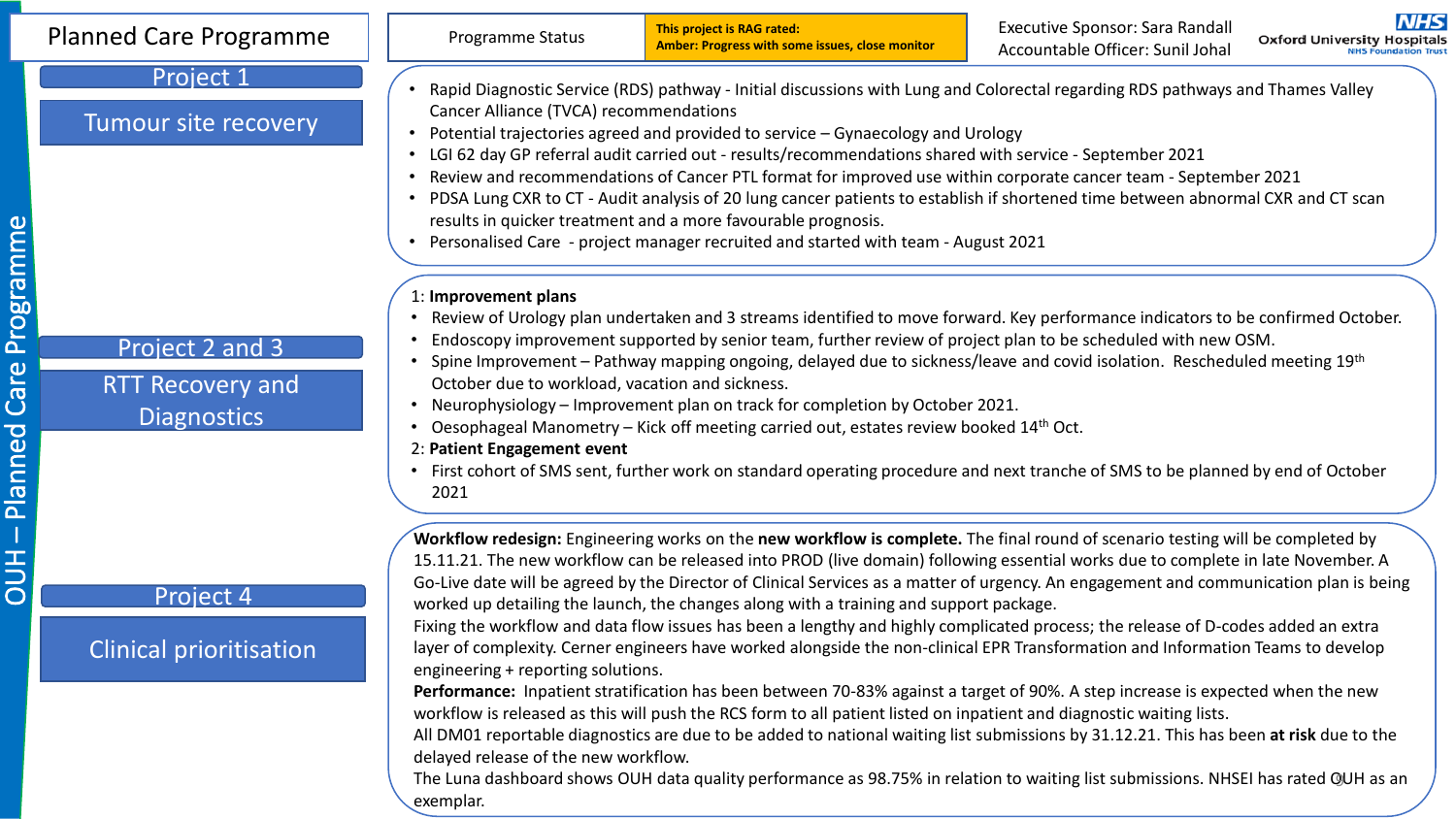# **Theatres Productivity Programme**

**Executive Sponsor:** Meghana Pandit **Accountable Officers:** Christopher Palin (Cardiac Theatres), Mark Scarfe (SuWON Theatres), Andrew Prince (NOC Theatres) and Jaideep Pandit (NOTTSCaN Theatres)

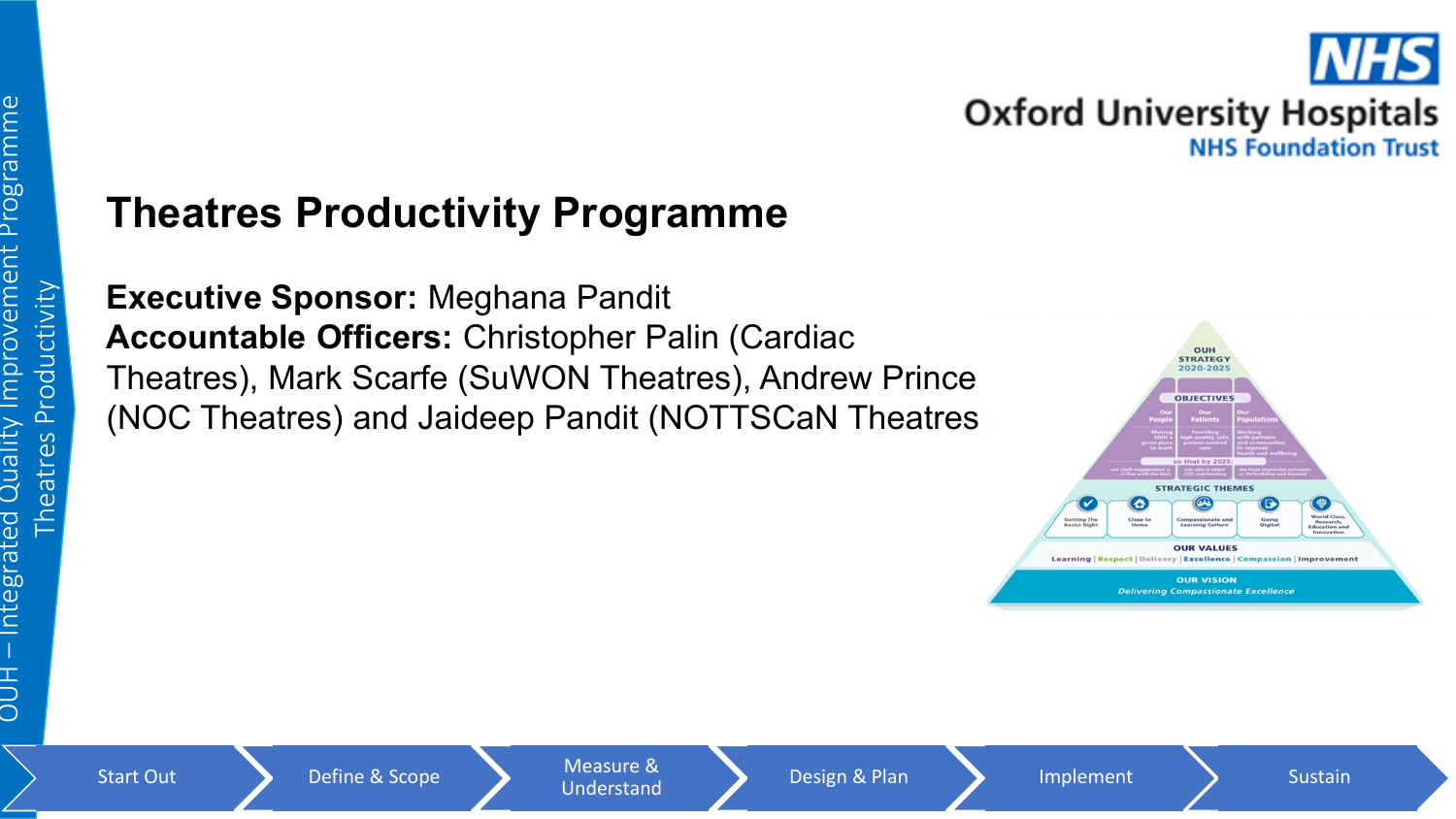#### **Theatre Improvement Programme – Oct 2021 Executive Sponsor:** Meghana Pandit **Accountable Officer:** Mark Scarfe, Jaideep Pandit, Andrew Price

#### **Monthly performance across all theatres in OUH from the week commencing 5th July 21 to 27th Sep 21**





#### **Nuffield Orthopaedic Centre**

- Steps to optimise surgical lists: Implemented and monitored weekly
- Process to ensure session start on time : Implemented and monitored weekly
- Improvements to TDA- admission process; Implemented
- "Cancellations on the day", reviewed monthly, reasons shared with leads.
- Steps to improve emergency provisions, in place

#### **In progress:**

OUH

- Theatre

– Theatre Productivity Programme

Productivity

Programme

- Hip & Knee Pooled Pathway
- HDU provision at NOC
- Digital enablers: POA tracker board, EPR- Cancellations, schedule templates
- Implementing one-stop-shop for appropriate procedures being explored
- Possibilities to deliver 3 sessions a day and weekends, being explored



#### **SUWON**

- Initiatives to stabilise list planning and scheduling, completed
- Processes to improve utilisation of planned time and reduce cancellation, agreed.

#### **In progress:**

- Consultants to include predictive operating time in their requests
- Booking team to focus on appropriate case mix to reduce turnaround
- Changes to HGH W-DCU, i.e. utilise chairs / beds to support throughput

#### **Critical Issues ; affecting performance and re-opening 10 theatres**

- Theatre staff ; High sickness rate and high vacancy rate and reliance of agency
- Availability of ITU/HDU beds , the plan relies on no emergency taking ITU beds
- Effort to ensure theatre activity to match staffed inpatient beds , puts immense stress and increased workload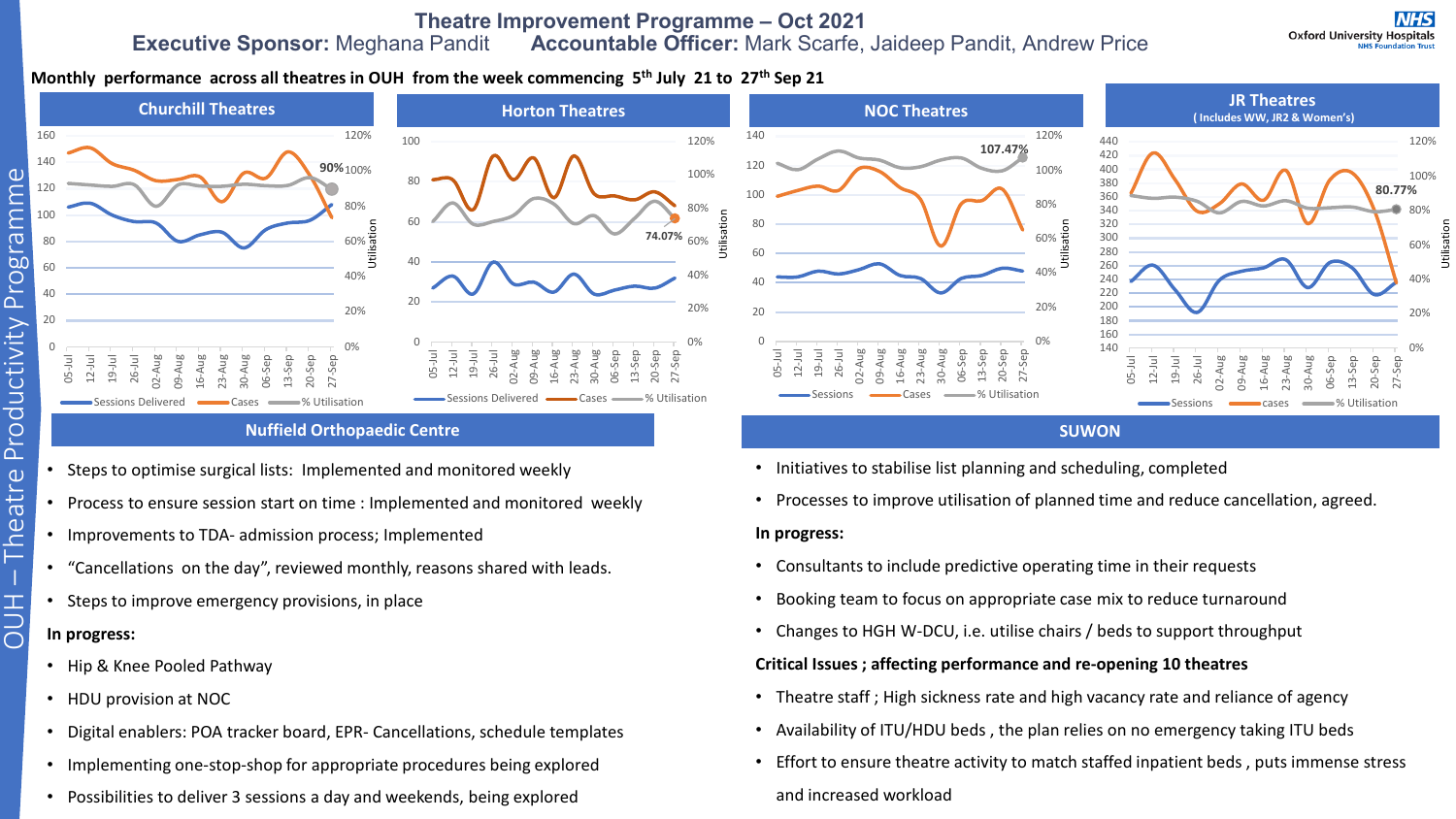#### **WW & JR2 Theatres**

#### **Progress Delivered:**

- Theatre User Group within the division, established and weekly meetings scheduled
- Governance processes to monitor and escalate factors affecting KPI's, Utilisation, efficiency, productivity, late starts & over/under runs in established
- Better management of capacity to accommodate emergency procedures
- Improved WHO check list processes
- Management of cancellation for non-clinical reasons
- Moving some of the plastics cases to procedure room to increase theatre utilisation **Initiatives in progress**
- Paediatrics : Improve patient pathway on the day of surgery is in progress Processes mapping completed, future state to be agreed with service
- General Surgery : Review of HVLC procedures taken to improve productivity
- Implementation of electronic requesting of surgical procedure & Digital Consent forms
- Exploring expansion of children's NCEPOD to create sub-speciality hubs ( for children)

#### **Issues :**

- Availability for critical care beds has an impact of utilisation and efficiency , particularly spine
- Lack for TDA and Pre-Op for paediatric patients delays patient flow
- Specialist Surgery : staff shortage (A&C) resulting in delayed POA , increasing "cancellation on the day".
- Cervical spine cases are limited by theatre space, as they can only be performed at JR
- Consultants job-plans not aligning with their theatre schedule ( spines)

#### **Cardiothoracic Theatres**

#### **Progress Delivered:**

- Processes to improve schedule and list planning , implemented
- Regular review of Utilisation of planned time, theatre start on time and cancellation on the day on weekly basis

#### **Issues:**

- Cancellations due to lack of ICU bed
- Overruns is still an issue

#### **Business case**

• Business case to increase surgical HDU capacity submitted to Business Planning Group.

#### **QI Work in-progress**

- Elective C- Section Pathway: Process mapping for the patient pathway and workflow completed, focus is to streamline the workflow, use of EPR and recording information
- Paediatric: Improve Patient Journey to Theatre , Process mapping competed. Establishing future state and implementation of changes in progress
- Information Dashboard: Engagement workshop with services to demonstrate and provide training to service users to make use of the Theatre Performance Dashboard. Cardiology - Completed
- Improving recording of cancellation on the day and updating (NOC) Theatre scheduling templates

# – cont. – Theatre Productivity Programme Productivity Programme  $OUH - Theatre$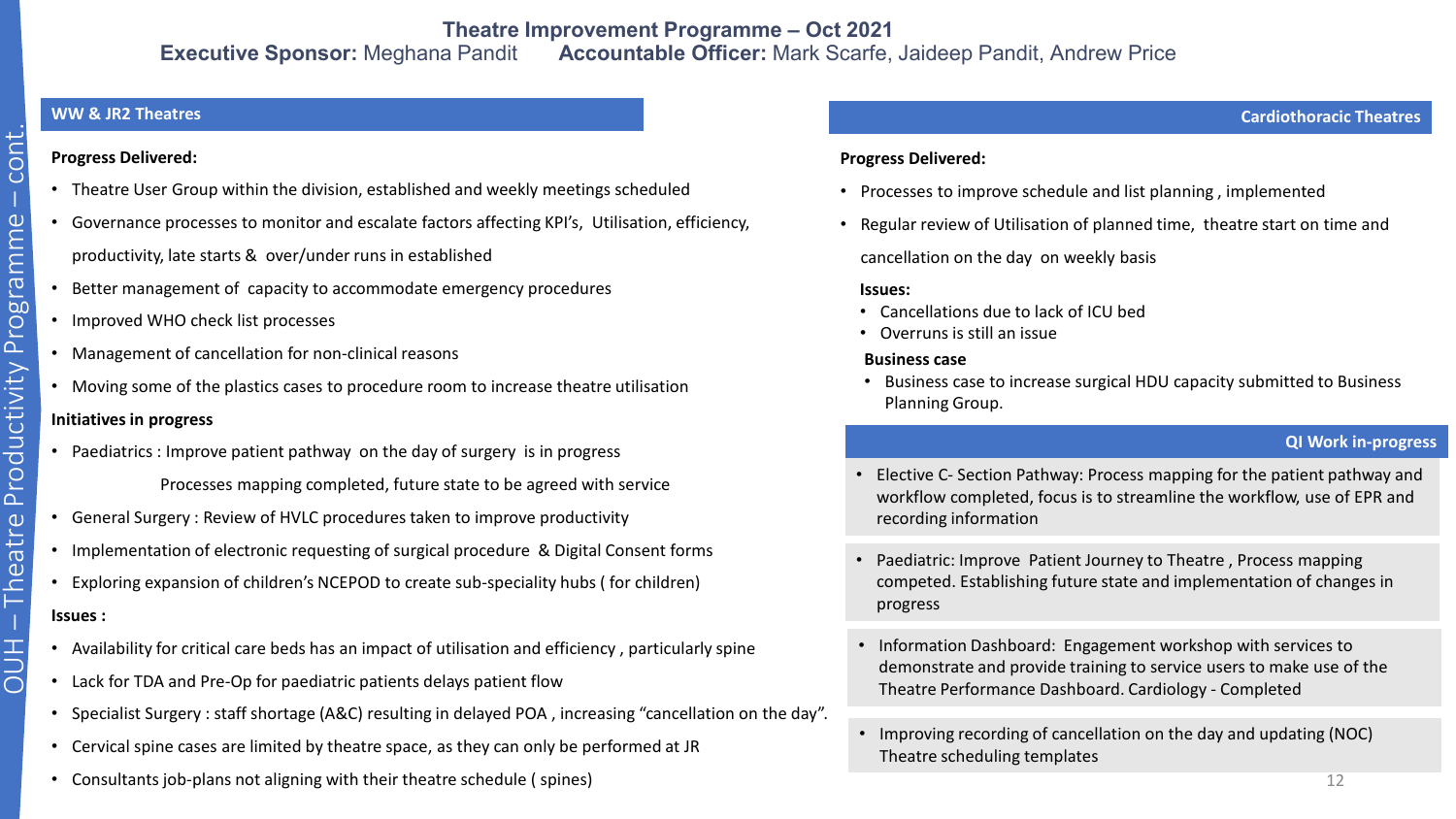

## **Quality Improvement and Safety Programme**

**Executive Sponsor:** Meghana Pandit **Accountable Officer:** Andrew Brent